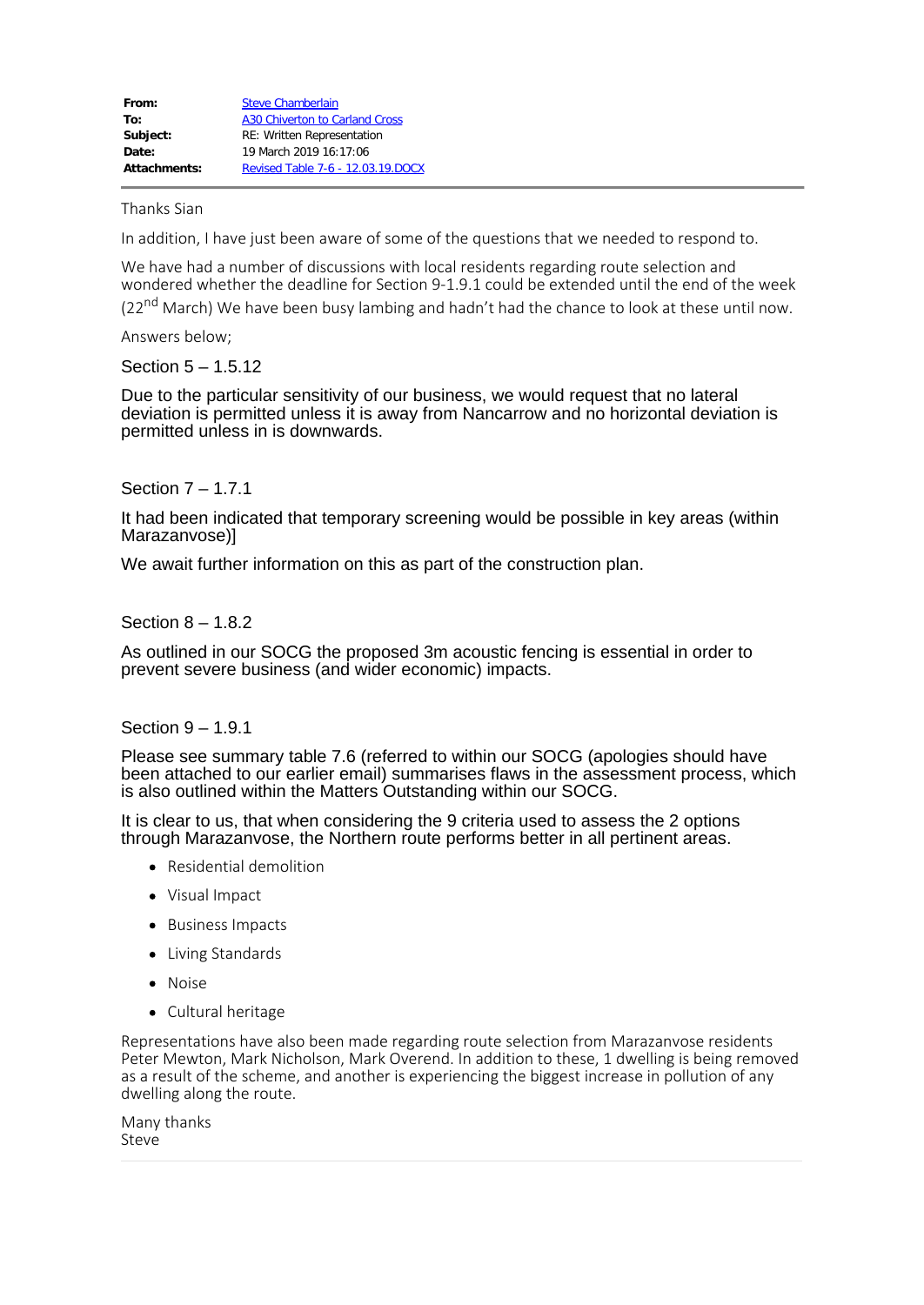# Table 7-6: Comparison of option 7A and option 7B at Marazanvose

| Impact<br>Compared                                   | Option 7A<br>(Preferred Route)                                                                                                                                                                                                                                                                                                                                                                        | Option 7B<br>(Northern Route)                                                                                                                                                                                                                                                                                           | Considerations not taken into account, or incorrectly assessed.                                                                                                                                                                                                                                                                                                                                                                                                                                                                                                                                                                                                                                                                                                                                                                                                                                                                                                                                                                                                                                                                                                                                                                      | Best performing<br>alternative<br>(Revised) |
|------------------------------------------------------|-------------------------------------------------------------------------------------------------------------------------------------------------------------------------------------------------------------------------------------------------------------------------------------------------------------------------------------------------------------------------------------------------------|-------------------------------------------------------------------------------------------------------------------------------------------------------------------------------------------------------------------------------------------------------------------------------------------------------------------------|--------------------------------------------------------------------------------------------------------------------------------------------------------------------------------------------------------------------------------------------------------------------------------------------------------------------------------------------------------------------------------------------------------------------------------------------------------------------------------------------------------------------------------------------------------------------------------------------------------------------------------------------------------------------------------------------------------------------------------------------------------------------------------------------------------------------------------------------------------------------------------------------------------------------------------------------------------------------------------------------------------------------------------------------------------------------------------------------------------------------------------------------------------------------------------------------------------------------------------------|---------------------------------------------|
| <b>Land area</b><br>acquired (non-<br>highway)       | 8 ha                                                                                                                                                                                                                                                                                                                                                                                                  | 10 <sub>ha</sub>                                                                                                                                                                                                                                                                                                        | There has been no consideration or assessment of the strategic importance of the<br>affected land. Left at 7A pending further information.<br>No change                                                                                                                                                                                                                                                                                                                                                                                                                                                                                                                                                                                                                                                                                                                                                                                                                                                                                                                                                                                                                                                                              | 7A                                          |
| <b>Risk of</b><br>delay/cost due to<br>utility works | Route crosses higher<br>section of Western<br><b>Power Distribution</b><br>(WPD) transmission line<br>with higher headroom, 2<br>pylons may require<br>support                                                                                                                                                                                                                                        | Route crosses higher<br>section of WPD<br>transmission line with<br>lower headroom, 2<br>pylons may require<br>support                                                                                                                                                                                                  | There is no explanation or assessment of the impact or effect of the available<br>headroom, without which one route cannot be preferred above another. Left at 7A<br>pending further information.<br>No change                                                                                                                                                                                                                                                                                                                                                                                                                                                                                                                                                                                                                                                                                                                                                                                                                                                                                                                                                                                                                       | 7A                                          |
| <b>Business</b><br>impacts                           | Loss of 1 field and<br>reduces size of 6 fields.<br>Significantly adverse<br>impact on Nancarrow,<br>reduces viability &<br>efficiency of farmyard<br>location due to lost field.<br>Significantly adverse<br>impact on wedding<br>business during and<br>after construction.<br>Complete closure of<br>Marazan Farm Caravan<br>Site.<br>Significant loss of<br>actively farmed land at<br>Nanteague. | Severs 8 fields and<br>reduces size of 1<br>field.<br>Adverse impact on<br>Chyverton eventing<br>area.<br><b>Claimed adverse</b><br>impacts on Town &<br>Country<br><b>Claimed adverse</b><br>impacts on the<br><b>Nursery</b><br><b>Claimed adverse</b><br>impact on<br>outbuildings to the<br>rear of<br>Maranzanvose | The preferred route significantly and permanently, impacts 4 businesses<br>(Nancarrow Events, Nancarrow Farming, Marazan Farm Campsite, Nanteague<br>Farm). The claimed impact on Town & Country has not been demonstrated and,<br>in any event, would have to be considered against the impacts to the 4<br>businesses mentioned above.<br>The Nursery has not been for some time a functioning business.<br>The outbuildings are all recently erected structures not in place at the time of the<br>option assessment and only erected after p[referred route announcement.<br>These latter two points are being used in an attempt to retrospectively justify An<br>otherwise flawed route selection process.<br>The temporary and permanent effects are significantly adverse and cannot be<br>easily mitigated. It is unlikely that screening during construction will be sufficient<br>resulting in a temporary cessation of the events business at Nancarrow.<br>The impact on the Chyverton park eventing arena can be mitigated by a re-<br>organisation of the course layout. The stated greater impact on fields is<br>outweighed by the reduced impact on businesses.<br><b>CRITICAL FLAWS IN THE ASSESSMENT PROCESS</b> | 7B                                          |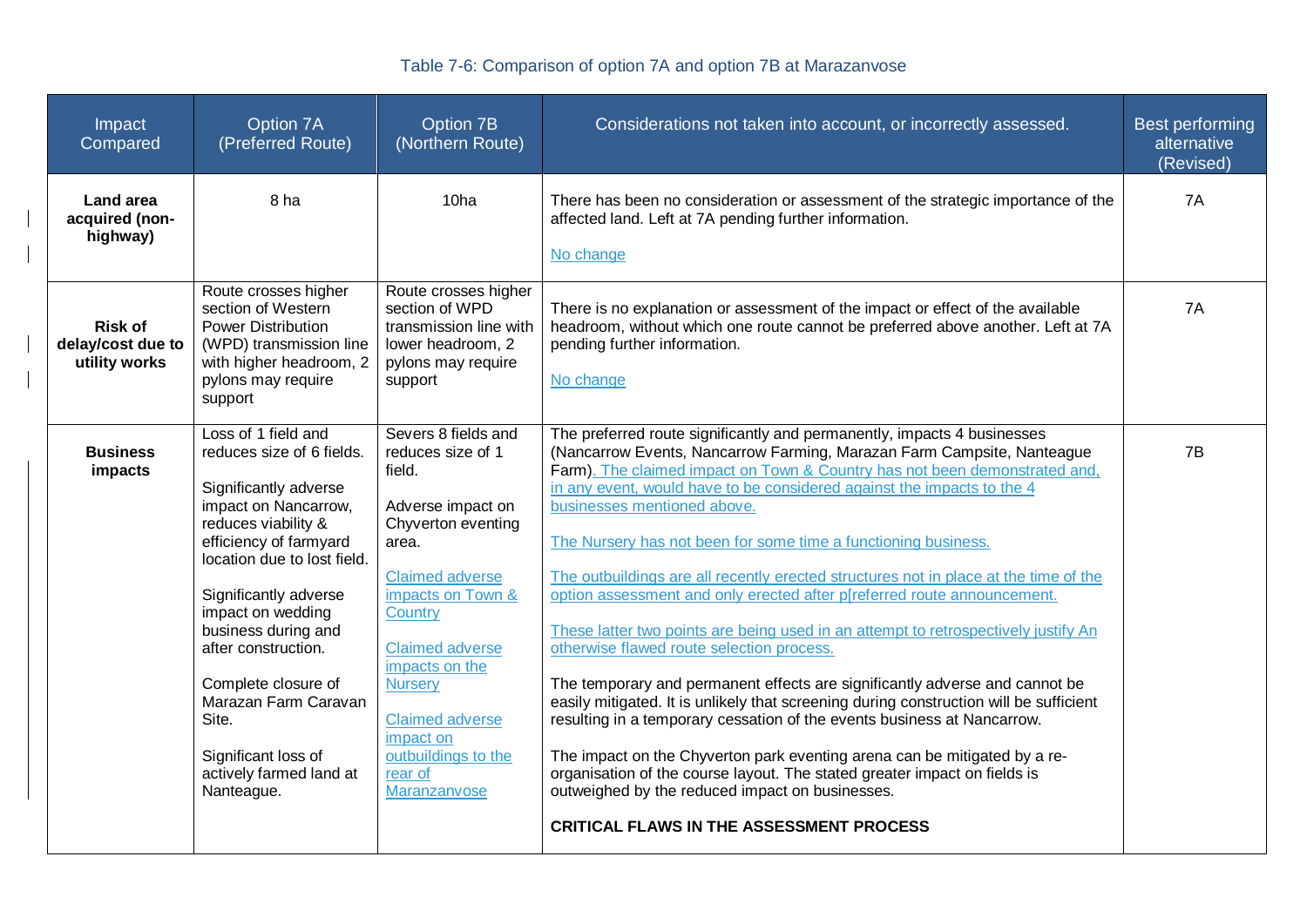| <b>Cultural heritage</b>                                                                             | Significantly adverse<br>impact on listed<br>Nancarrow Farmhouse,<br>it's historic setting and<br>curtilage, including the<br>removal of a historic<br>ancillary barn.<br>Demolition of historic<br>Marazan Barn.<br>Further dissection of the<br>ancient hamlet of<br>Marazanvose | Hamlet of<br>Marazanvose is<br>reconnected. No<br>historic buildings are<br>removed.<br>Both 7A & 7B pass<br>Chyverton park on a<br>similar alignment,<br>further from any<br>other historic assets. | 7B performs better however the 'business impact' is assessed. (i.e. number of<br>businesses, scale of impact, wider economic impact, job losses/creation)<br>The Scheme Project Manager stated in the meeting held on 13 October 2017 that<br>he agreed Option 7B performs much better when business impacts are assessed<br>in isolation. Both the scheme assessment report, and the letter dated 21 August<br>2017 both contradict this statement.<br>The effects of the preferred route have a significantly adverse effect on<br>Nancarrow Farmhouse and the non-designated historic hamlet of Marazanvose.<br>All other cultural heritage factors have been ignored.<br>Chyverton Park and Garden is already well screened, is not affected by land take,<br>and both 7A & 7B pass the park on a similar alignment.<br><b>CRITICAL FLAWS IN THE ASSESSMENT PROCESS</b><br>No detailed assessment on cultural assets has taken place. Historic England<br>acknowledge that Option 7A will be at the expense of impacts on Nancarrow<br>Farmhouse and wall. Option 7B will be further away from Chyverton Park and<br>Garden than 7A will be from Nancarrow Farm and insufficient account has been<br>taken of the significant impacts to Nancarrow Farm, particularly during the<br>construction phase.<br>Without a detailed assessment of the historic environment and cultural heritage<br>impacts of both options it appears that the current basic level assessments is<br>unfairly weighted in favour of Chyverton Park & Gardens.<br>No consideration has been made on the non designated assets at Marazanvose.<br>No change | 7B |
|------------------------------------------------------------------------------------------------------|------------------------------------------------------------------------------------------------------------------------------------------------------------------------------------------------------------------------------------------------------------------------------------|------------------------------------------------------------------------------------------------------------------------------------------------------------------------------------------------------|------------------------------------------------------------------------------------------------------------------------------------------------------------------------------------------------------------------------------------------------------------------------------------------------------------------------------------------------------------------------------------------------------------------------------------------------------------------------------------------------------------------------------------------------------------------------------------------------------------------------------------------------------------------------------------------------------------------------------------------------------------------------------------------------------------------------------------------------------------------------------------------------------------------------------------------------------------------------------------------------------------------------------------------------------------------------------------------------------------------------------------------------------------------------------------------------------------------------------------------------------------------------------------------------------------------------------------------------------------------------------------------------------------------------------------------------------------------------------------------------------------------------------------------------------------------------------------------------------------------------------------------|----|
| <b>Visual impact</b><br><del>(Tim – may need</del><br>to better                                      | Close to existing<br>alignment and as a<br>result closer to 8<br>dwellings and<br>destroying 2.                                                                                                                                                                                    | Route is further from<br>all dwellings in<br>Marazanvose.<br>Chyverton eventing<br>field was established                                                                                             | The effects of the preferred route on Nancarrow and Marazanvose are far greater<br>than stated.<br>The SAR incorrectly claims the 5 properties at Marazanvose would better off with<br>the preferred route versus 2 at Nancarrow.                                                                                                                                                                                                                                                                                                                                                                                                                                                                                                                                                                                                                                                                                                                                                                                                                                                                                                                                                                                                                                                                                                                                                                                                                                                                                                                                                                                                        | 7B |
| understand what<br>they mean by<br>visual impact to<br>ensure argument<br>addresses it<br>correctly) | Visual impact on<br>working conditions at<br>Nancarrow Farm<br>(adjacent to farm yard &<br>agricultural barns)                                                                                                                                                                     | adjacent to existing<br>A30 so visual impact<br>could be improved<br>with screening.<br>Greater disruption of                                                                                        | Option 7B will result in all 10 dwellings at Marazanvose being located further<br>away from the A30 with the majority of occupiers being in favour of Option 7B<br>Any replanting will not become effective for at leat 15 years resulting in a<br>significant adverse impact for Nancarrow and all residents at Marazanvose                                                                                                                                                                                                                                                                                                                                                                                                                                                                                                                                                                                                                                                                                                                                                                                                                                                                                                                                                                                                                                                                                                                                                                                                                                                                                                             |    |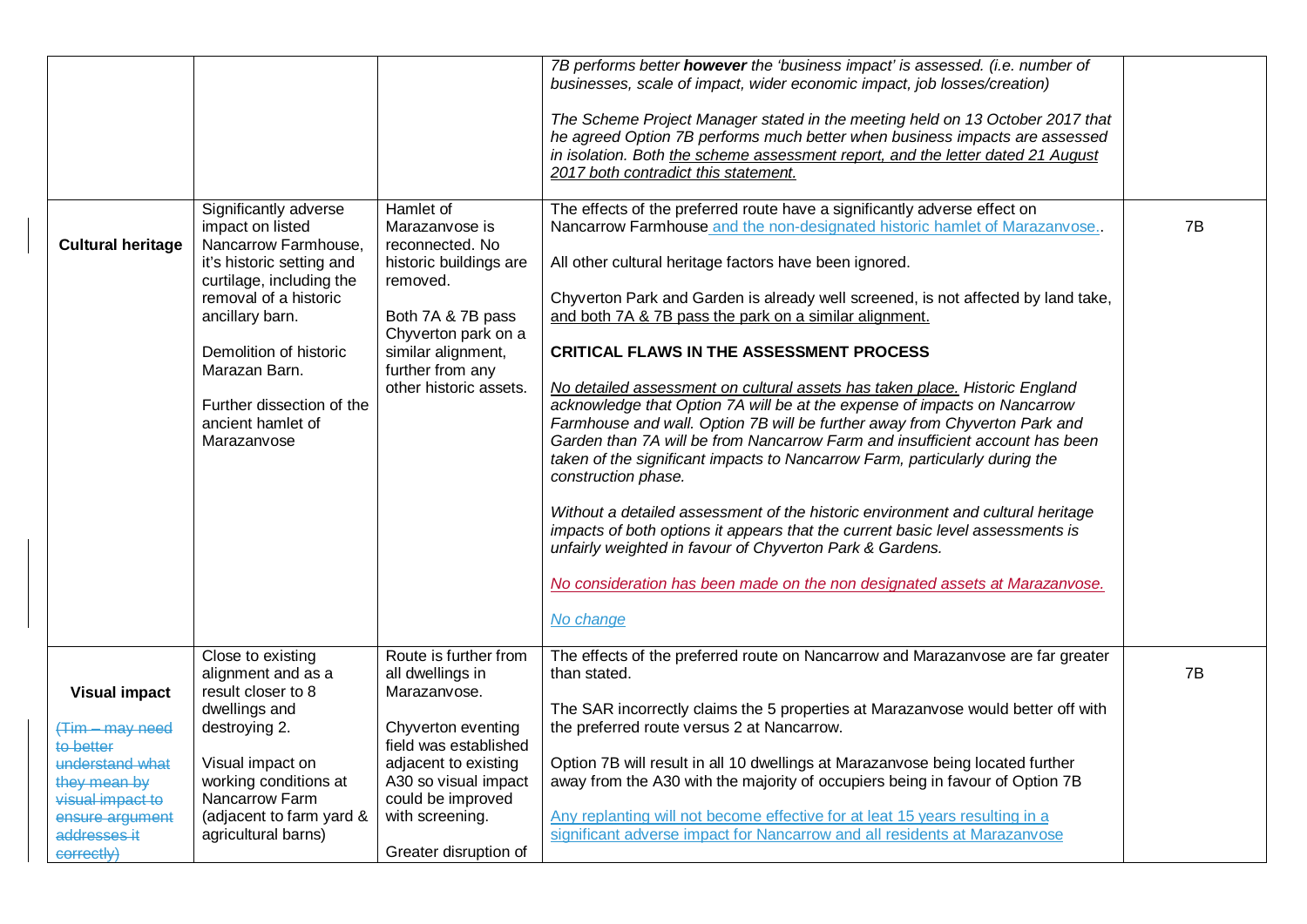|                          | Disruption of historic<br>field patterns.<br>Removal of mature oak<br>trees at Nanteague<br>Removal of mature<br>trees at Nancarrow<br>Properties at<br>Marazanvose will look<br>out (south) over 2<br>roads. | current field pattern,<br>although aligned with<br>historic field pattern.                                                                              |                                                                                                                                                                                                                                                                                                                                                                                                      |    |
|--------------------------|---------------------------------------------------------------------------------------------------------------------------------------------------------------------------------------------------------------|---------------------------------------------------------------------------------------------------------------------------------------------------------|------------------------------------------------------------------------------------------------------------------------------------------------------------------------------------------------------------------------------------------------------------------------------------------------------------------------------------------------------------------------------------------------------|----|
| <b>Living conditions</b> | Significantly, adverse<br>impact on 2 residential<br>properties at<br>Nancarrow.<br>Demolition of Marazan                                                                                                     | Significantly reduced<br>impact at<br>Marazanvose<br>Whilst there will be<br>roads both sides of                                                        | The effects of the preferred route in the summary table are misrepresented and<br>contradict information gathered during the consultation (stated in the SAR<br>appendix).<br>The assessment summary should consider all residents/dwellings in<br>Marazanvose and doesn't.                                                                                                                          | 7B |
|                          | Barn & Grooms cottage.<br>The 5 residential<br>properties at<br>Marazanvose will look<br>out (south) over 2<br>roads.<br>Marazanvose Farm will                                                                | the residential<br>properties the trunk<br>road will be moving<br>away and can be<br>more easily<br>screened.<br>Access, Noise,<br>Connectivity are all | More properties are significantly impacted by the preferred route than 7B. The<br>northern route will create a cul-de-sac which will greatly improve the living<br>conditions, and access to and from, the 10 residential properties and their<br>environment.<br><b>CRITICAL FLAWS IN THE ASSESSMENT PROCESS</b><br>The assessment report does not consider the 10 dwellings properly. The greatest |    |
|                          | have access removed<br>resulting in a 2 mile<br>detour to reach the<br>existing A30 and be<br>situated much closer to<br>the dual carriageway.                                                                | significantly<br>improved for all<br>residents of<br>Marazanvose.                                                                                       | impact on living conditions is noise, however, the creation of a cul-de-sac can only<br>improve the setting and tranquillity of the historic hamlet of Marazanvose and its<br>residents                                                                                                                                                                                                              |    |
| <b>Noise</b>             | Significantly adverse<br>impact on 2 residential<br>properties at Nancarrow                                                                                                                                   | Likely reduced<br>impact on all<br>properties in<br>Marazanvose,                                                                                        | The northern route will be further way from all properties at Nancarrow and<br>Marazanvose than the existing and preferred routes. It therefore must be the best<br>performing alternative in relation to noise?.                                                                                                                                                                                    | 7B |
|                          | Mitigation will reduce<br>the impact post-<br>construction but is likely<br>to remain adverse.<br>There will also be an                                                                                       | (Nancarrow,<br>Marazan Farm,<br>Maranzanvose Farm<br>and the 5 residential<br>properties at<br>Marazanvose. Any                                         | <b>CRITICAL FLAWS IN THE ASSESSMENT PROCESS</b><br>Only 2 properties are ever considered as being impacted by option 7A when this<br>is actually 9 (or 10 if you include Groom's Cottage which has planning permission<br>for a residential dwelling).                                                                                                                                               |    |